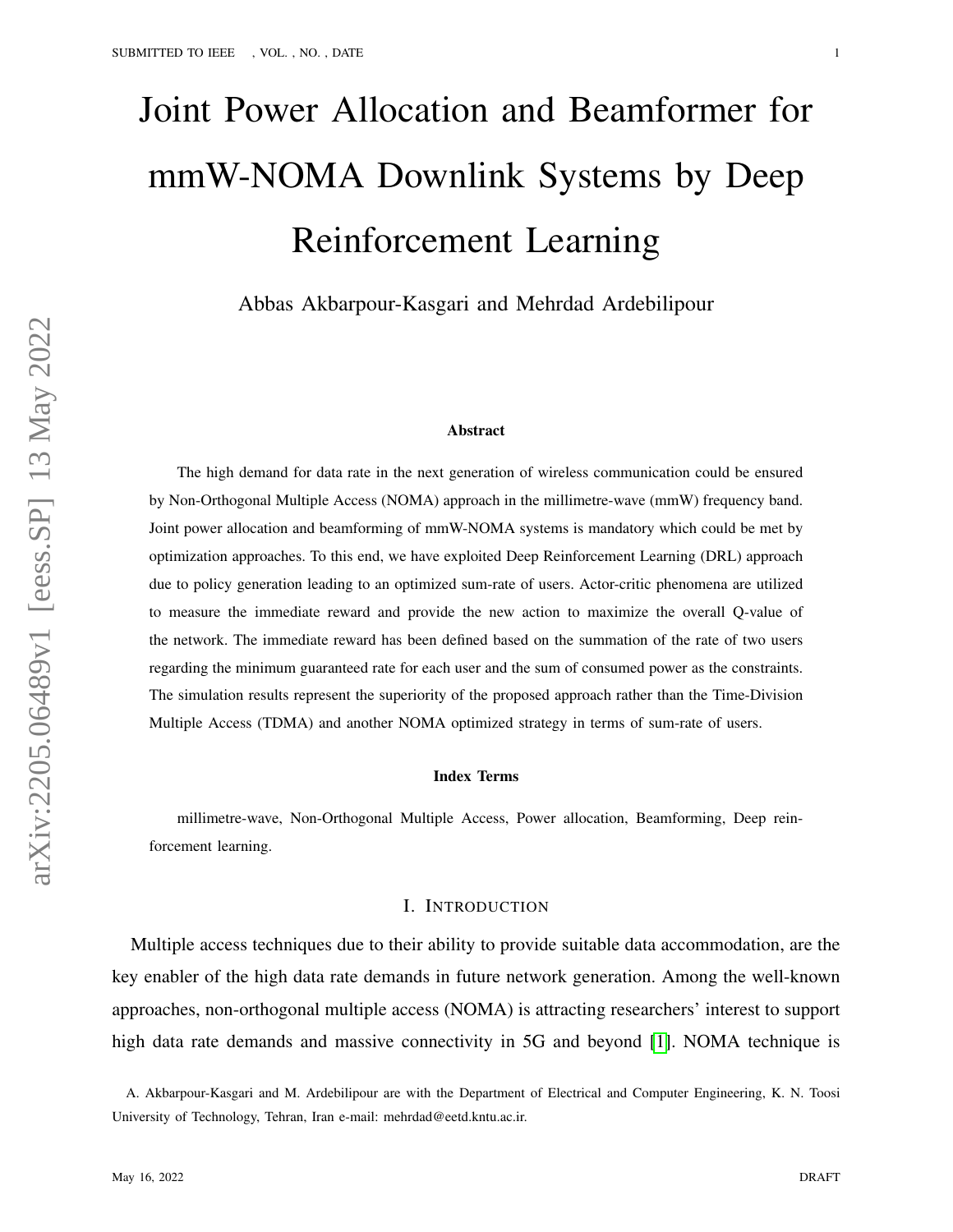introduced to outperform other well-known approaches such as time division multiple access (TDMA), orthogonal frequency division multiple access (OFDMA), and zero-forcing (ZF) in terms of spectral and energy efficiency [\[1\]](#page-9-0). NOMA allocates frequency and time resources between all the available users, simultaneously, thanks to the power domain superposition [\[2\]](#page-9-1).

The most crucial difference between mmW-NOMA and conventional NOMA is the interlace of power allocation and beamforming problems. In [\[3\]](#page-9-2), one of the pioneer works on mmW-NOMA schemes was adapted to introduce the random steering beamformer limited to the near users to each other. The energy efficiency was optimized subject to the power allocation and sub-channel assignment in [\[4\]](#page-9-3), where no beamformer was represented. In [\[5\]](#page-10-0), a fully digital beamformer was introduced to optimize the sum-rate. Moreover, in [\[6\]](#page-10-1), the joint problem was considered but the optimization was only performed on the most powerful path in the channel. Further, in [\[7\]](#page-10-2) joint power allocation and beamforming were optimized by considering Signalto-Leakage-plus-Noise (SLNR) in order to decouple the power allocation and beamforming. On the contrary to all the mentioned prior works, we have used newly introduced machine learning (ML) tools to optimize the joint power allocation and beamformer design in mmW-NOMA.

Recently, machine learning (ML) techniques are deployed in wireless communication networks as optimization tools. Among them, Reinforcement Learning (RL) is a closed-loop optimization procedure that is based on the action and reaction of the agent and environment, respectively. Further, encountering a continuous problem with a large number of states will be handled with deep RL (DRL) approaches [\[8\]](#page-10-3)–[\[10\]](#page-10-4). In [\[8\]](#page-10-3) DRL is exploited to optimize joint beamforming, power control, and interference coordination in  $5<sup>th</sup>$  generation (5G) network. The authors used a deep Q-learning approach to estimate future rewards. Besides, Hybrid beamforming in mmW network was considered in multi-user multiple-input single-output (MU-MISO) system utilizing multi-agent DRL-based approach in [\[9\]](#page-10-5). Further, The optimal approach was designed based on employing a deep Q-learning approach and the cooperation of BSs in [\[10\]](#page-10-4).

In this paper, we have exploited DRL to optimize joint power allocation and beamformer in the Base Station (BS) to increase the sum-rate of two users. We have demonstrated joint power allocation and beamformer design in an optimization problem form. Further, we have demonstrated the agent and environment, the states, the actions, and the immediate reward to be maximized during the flow of the DRL algorithm. To handle the problem, we have borrowed actor-critic networks from DRL approaches with the aid of a deep neural network (DNN). Since the states of beamformer and power allocation are continuous, the DNN is employed to handle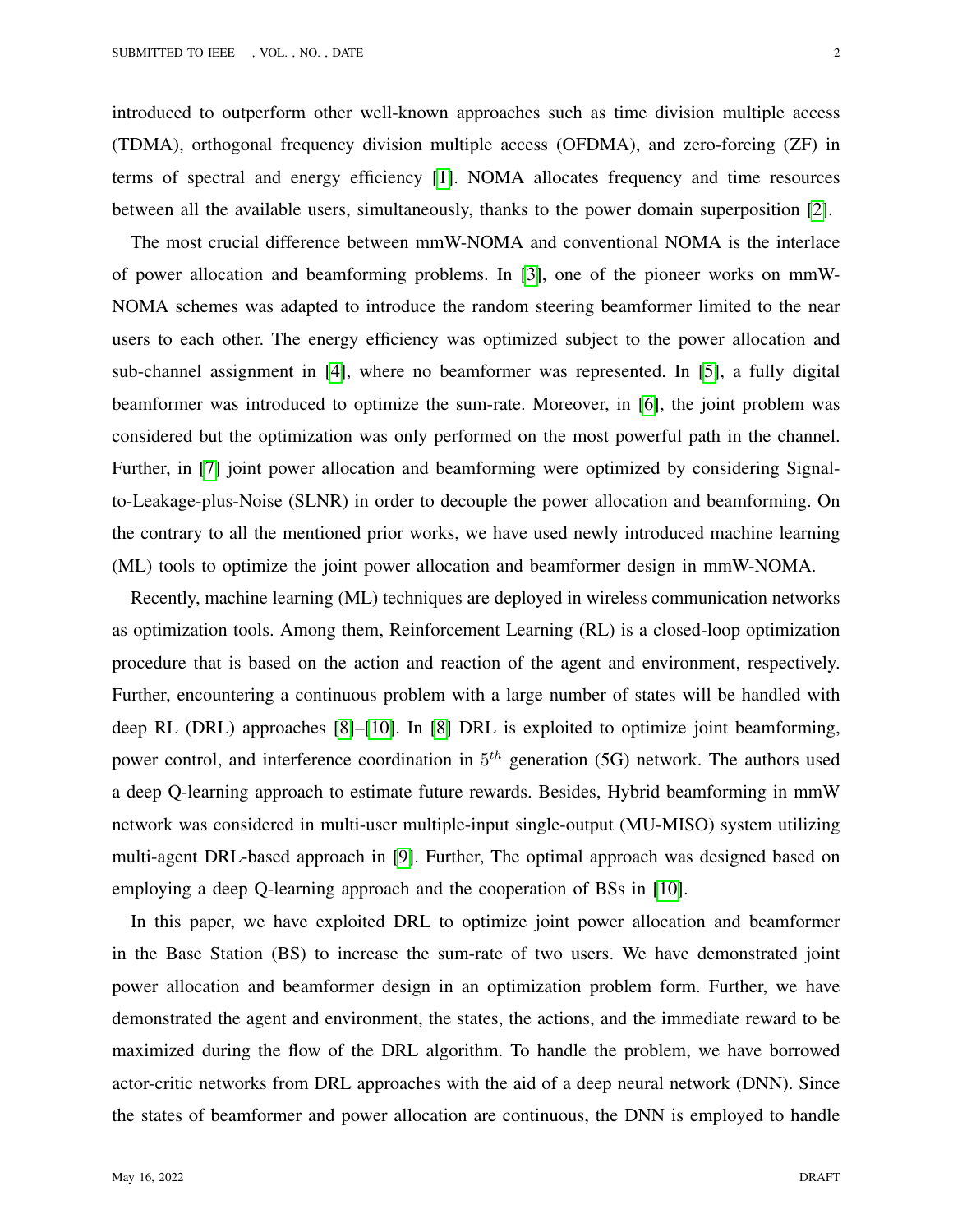the complexity of the problem. Two different DNNs are exploited by actor and critic individually. The critic network accepts states of the environment and measures the action immediate reward. The actor network accepts states and the reward to generate the new action from space in order to maximize the future reward.

The rest of the paper is organized as follows: Subsequent to the system model and problem formulation in section II, the proposed joint power allocation and beamformer design are represented in section III. Further, the numerical results and concluding remarks are demonstrated in section IV and section V, respectively.

# II. SYSTEM MODEL AND PROBLEM FORMULATION

We consider a millimetre-wave non-orthogonal multiple access (mmW-NOMA) downlink system where an N-antenna equipped Base Station (BS) transmits towards 2 single antenna users. In essence, the BS exploits  $N$  antenna and NOMA strategy to simultaneously serves two users. Specifically, if we consider  $s_k$  ( $\mathbb{E}(|s_k|^2) = 1$ ) as the transmitted message for k-th user, the BS will transmit superposition  $\sqrt{p_1}w_1s_1 + \sqrt{p_2}w_2s_2$  toward the users, where  $p_k$ , and  $w_k$ are the power devoted to the k-th user and the beamformer weight ( $||\mathbf{w}_k||^2 = 1$ ), respectively. Accordingly, the received signal in the  $k$ -th user is denoted by

$$
y_k = \mathbf{h}_k^H \sqrt{p_k} \mathbf{w}_k s_k + \mathbf{h}_{\bar{k}}^H \sqrt{p_{\bar{k}}} \mathbf{w}_{\bar{k}} s_{\bar{k}} + n_k, \tag{1}
$$

where  $\bar{k} = 2(= 1)$  for  $k = 1(= 2)$ , and  $\mathbf{h}_k \in \mathbb{C}^N$  represents the complex channel vector between the BS and the  $k$ -th user.

The channel vector between the BS and  $k$ -th user is an mmW channel. Since there are limited scatterers in the mmW band, the multipath which is caused by reflection is small and leads to a spatially sparse directional channel in the angle domain [\[11\]](#page-10-6). Assuming a uniform linear array (ULA), the mmW channel can be demonstrated as [\[11\]](#page-10-6)

$$
\mathbf{h}_{k} = \sum_{l=1}^{L_{k}} \lambda_{k,l} \mathbf{a}(N, \Omega_{k,l})
$$
\n(2)

where  $\lambda_{k,l}$ , and  $\Omega_{k,l}$  are the complex coefficient and angle-of-arrival (AoD) of the *l*-th multipath components, respectively. Further,  $L_k$  is the number of multipath components for  $k$ -th user, and a(.) is the steering vector function which is defined as

$$
\mathbf{a}(N,\Omega) = \left[e^{j\pi 0\cos(\Omega)}, e^{j\pi 1\cos(\Omega)}, \dots, e^{j\pi(N-1)\cos(\Omega)}\right]
$$
(3)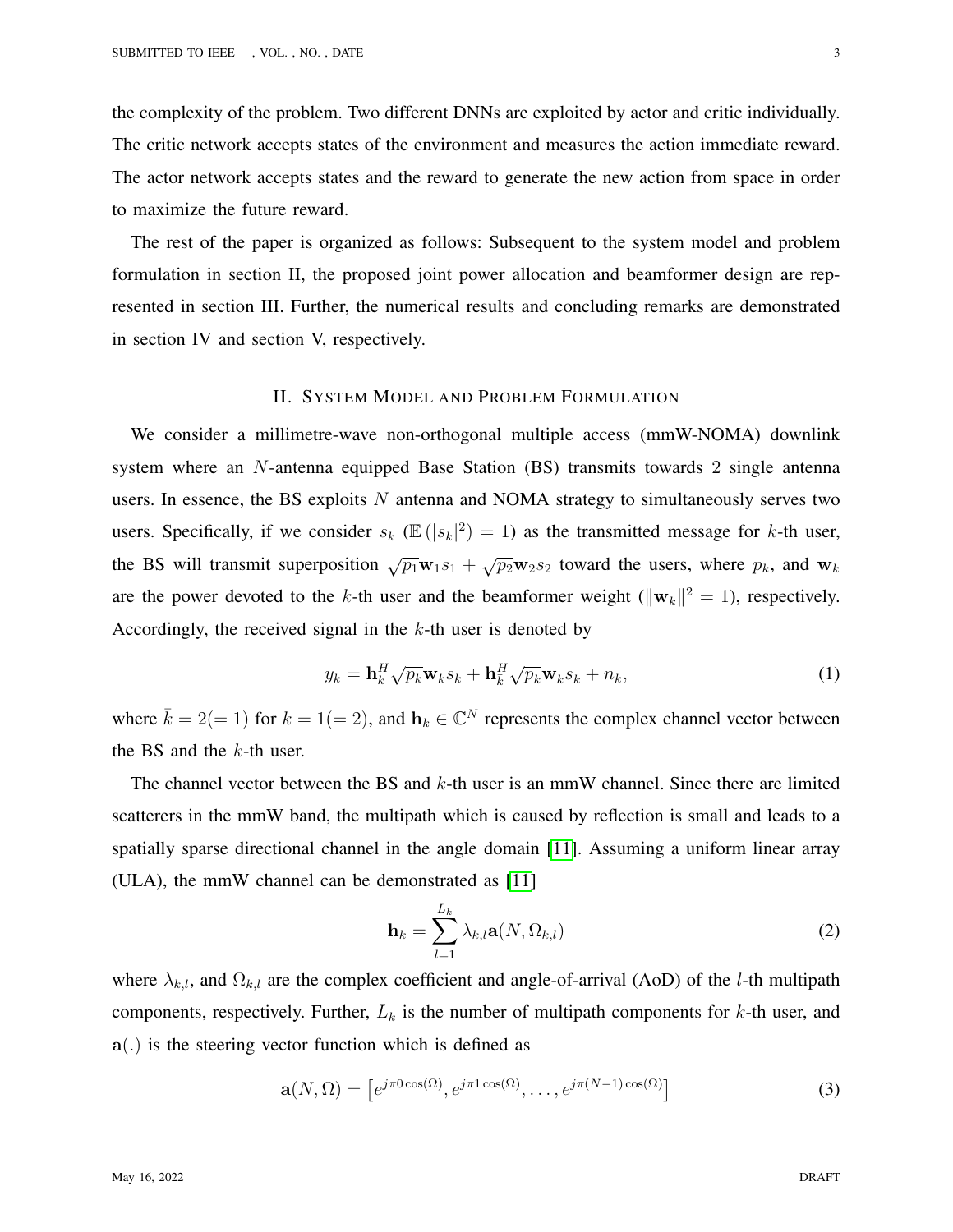and is dependent to the geometry of the array. For the rest of the paper, we assume that the users are ordered based on their channel quality, i.e.,  $\|\mathbf{h}_1\|_2 \leq \|\mathbf{h}_2\|_2$ . Exploiting Successive Interference Cancellation (SIC), the NOMA receiver can decode the power domain signal transmitted signal in the same frequency and time resource [\[12\]](#page-10-7). Based on the suggested ordering the received Signal-to-Interference-plus-Noise (SINR) in each user can be defined as

$$
\text{SINR}_1 = \frac{|\mathbf{h}_1^H \mathbf{w}_1|^2 p_1}{|\mathbf{h}_1^H \mathbf{w}_2|^2 p_2 + \sigma^2}
$$
(4)

$$
\text{SINR}_2 = \frac{|\mathbf{h}_2^H \mathbf{w}_2|^2 p_2}{\sigma^2} \tag{5}
$$

where  $\sigma_2$  is the noise variance. Hence, the achievable rate in each user is denoted as

$$
R_k = \log_2(1 + \text{SINR}_k). \tag{6}
$$

In this paper, we consider the problem of joint power allocation and beamformer design for sum-rate optimization. As a consequence, the objective function is the sum-rate of two users. Moreover, there are some constraints which are denoted as below:

<span id="page-3-0"></span>
$$
\max_{\mathbf{w}_k, p_k} \qquad R_1 + R_2
$$
  
s.t. 
$$
R_k \ge r_k
$$

$$
p_1 + p_2 = P
$$

$$
\|\mathbf{w}_k\|_2^2 = 1
$$
 (7)

where  $k = 1, 2$  for the above equation and P is the total available power in BS. Moreover,  $r_k$ is the minimum achievable rate in  $k$ -th user which should be provided. As discussed earlier, the cost function is the sum-rate of the users. Further, the first constraint ensures the minimum rate for each user. Besides, the second and third constraints determine the feasible space of the independent variables of the problem, i.e., they guarantee the transmission power of the users and their corresponding beamforming weights.

## III. JOINT POWER ALLOCATION AND BEAMFORMER DESIGN

Here we will discuss the proposed approach to solve the joint power optimization and beamformer design problem in Eq. [\(7\)](#page-3-0). We have utilized the Deep Reinforcement Learning (DRL) approach to introduce the optimized power and beamformer weights.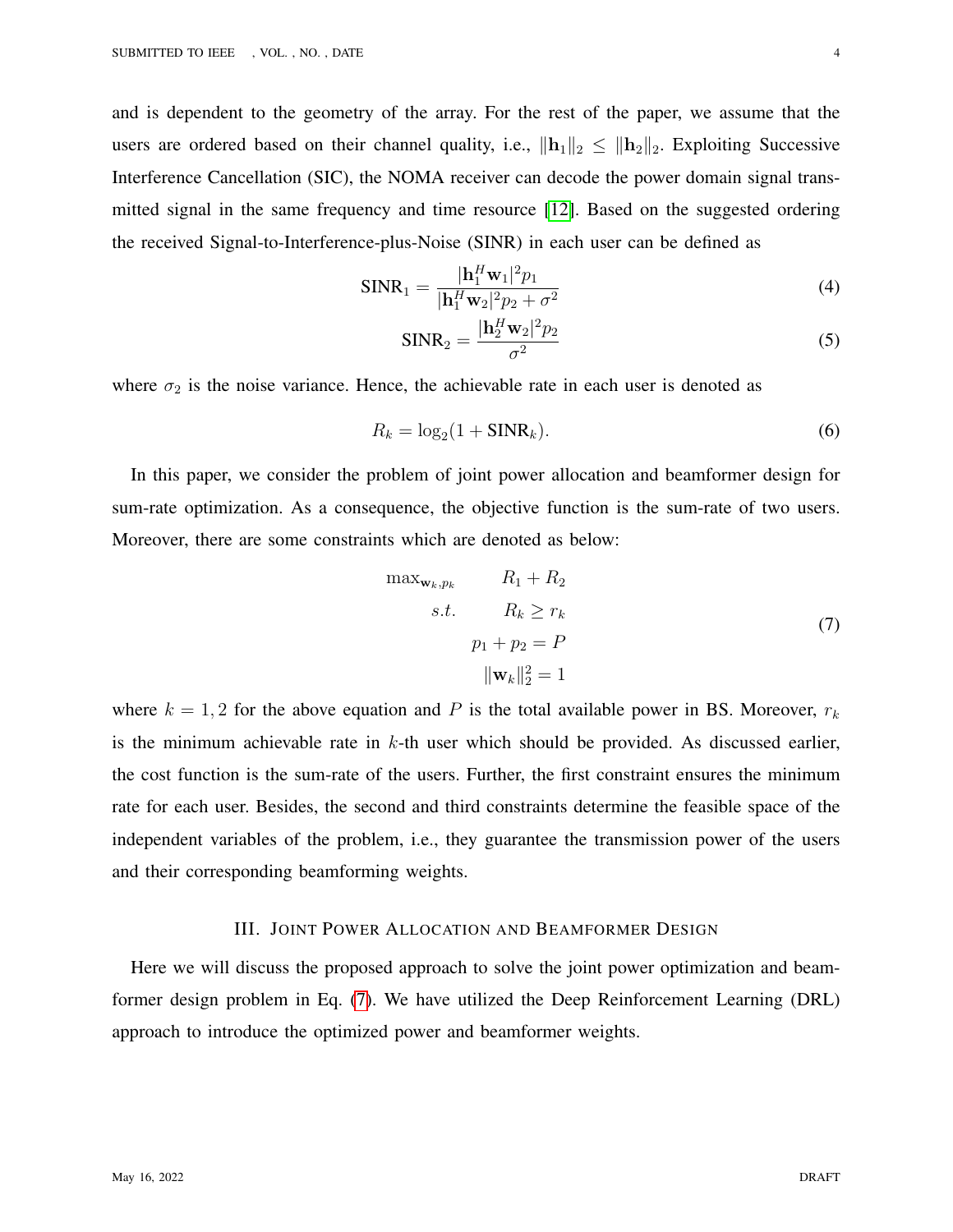## *A. Deep Reinforcement Learning*

DRL is involved of Deep Learning (DL) and Reinforcement Learning (RL), simultaneously. Due to existence of the DL part in this approach, it's very suitable for handling large state and action space Markov Decision Process (MDP) problems [\[13\]](#page-10-8). The MDP can be defined by a four-tuple space as  $\{S, A, P, R\}$ , where S is the state space denoting the observation from environment. Further,  $A$  is the action space and representing the available actions from the agent to optimize the reward. Besides,  $\mathcal P$  is the state transition probability, and  $\mathcal R$  is the immediate reward of the action  $a_t \in A$  in state  $s_t \in S$ . According to the immediate reward, the long-term reward  $V(s) = \mathbb{E}\left\{\sum_{n=1}^{\infty} \right\}$  $t=0$  $\gamma^t r_t(s_t, a_t) | s$  for discount factor  $\gamma \in [0, 1]$  can be maximized to guarantee the best action in each state.

Accordingly, we can model the problem at hand into the DRL framework by defining mandatory 4-tuple state variables. To represent the 4-tuple state variables, we demonstrate the immediate reward function based on the problem. To this end, we need to reconsider the optimization problem in Eq. [\(7\)](#page-3-0). The auxiliary variable  $\alpha$  is defined to guarantee the feasibility of the constraint. Hence, the following immediate reward is defined

<span id="page-4-1"></span>
$$
r_t = (1 - \alpha)(R_1 + R_2)
$$
\n(8)

where  $\alpha = 1$  if one of the constraints is not met, while  $\alpha = 0$  ensures the constraints feasibility. In other words, if each of the constraints in Eq. [\(7\)](#page-3-0) is not met, then  $\alpha = 1$ . Consequently, immediate reward in the episode will be zero.

Hence, the state S is defined as  $S = {\bf h}_1^{\mathcal{R}}, {\bf h}_2^{\mathcal{I}}, {\bf h}_2^{\mathcal{R}}, {\bf h}_2^{\mathcal{I}}, \alpha$ , where superscript R and I denote real part and imaginary part, respectively. Furthermore, the action state  $A$  is defined as  $A =$  $\{\mathbf w_1^{\mathcal R}, \mathbf w_1^{\mathcal I}, \mathbf w_2^{\mathcal R}, \mathbf w_2^{\mathcal I}, p_1, p_2\}.$ 

#### *B. Deep Deterministic Policy Gradient*

Due to the continuous state space of the joint power allocation and beamformer, we have exploited the Deep Deterministic Policy Gradient (DDPG) approach to map the state  $s_t \in S$  to the action space  $a_t \in A$  such that the value function is maximized. DDPG algorithm utilizes a DNN with the parameter  $\theta$  to estimate the optimal policy function [\[13\]](#page-10-8). The DNN training tries to update the policy  $\pi_{\theta}$  in the gradient direction of value function defined as

<span id="page-4-0"></span>
$$
\nabla_{\theta} J(v) = \mathbb{E}_s \left[ \nabla_a Q(s, a | \beta) \nabla_{\theta} \pi_{\theta}(s) |_{a = \pi_{\theta}(s)} \right]
$$
(9)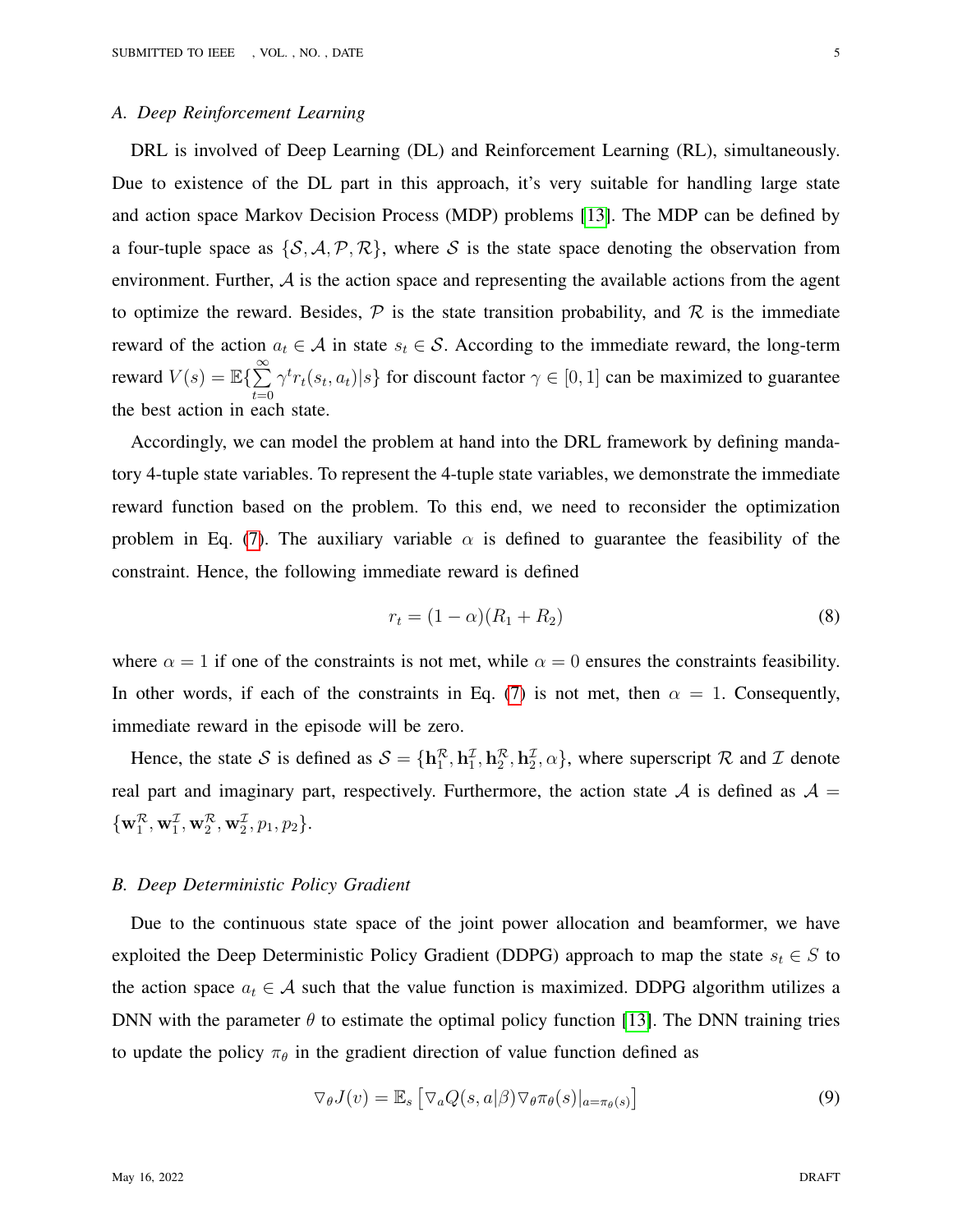<span id="page-5-0"></span>

Fig. 1: Schematic diagram of actor-critic network

where  $J(v)$  is the value function and defined as

$$
J(v) = \sum_{s \in \mathcal{S}} p(s) \sum_{a \in \mathcal{A}} \pi_{\theta}(a|s) Q(s, a|\beta)
$$
 (10)

The gradient formulation in Eq. [\(9\)](#page-4-0) inspires the actor-critic framework where two separate DNN parameters corresponding to  $(\theta, \beta)$  are optimized [\[13\]](#page-10-8). The actor network will update θ and demonstrate the optimal policy, while the critic network will update β to demonstrate the intermediate value function for the current action which has been applied by the agent. The whole network of the system is demonstrated as in Fig. [1.](#page-5-0)

# *C. Deep Neural Networks*

As mentioned earlier, the whole optimization network involved two independent DNNs. The first one which is the critic one accepts two different inputs including current observation and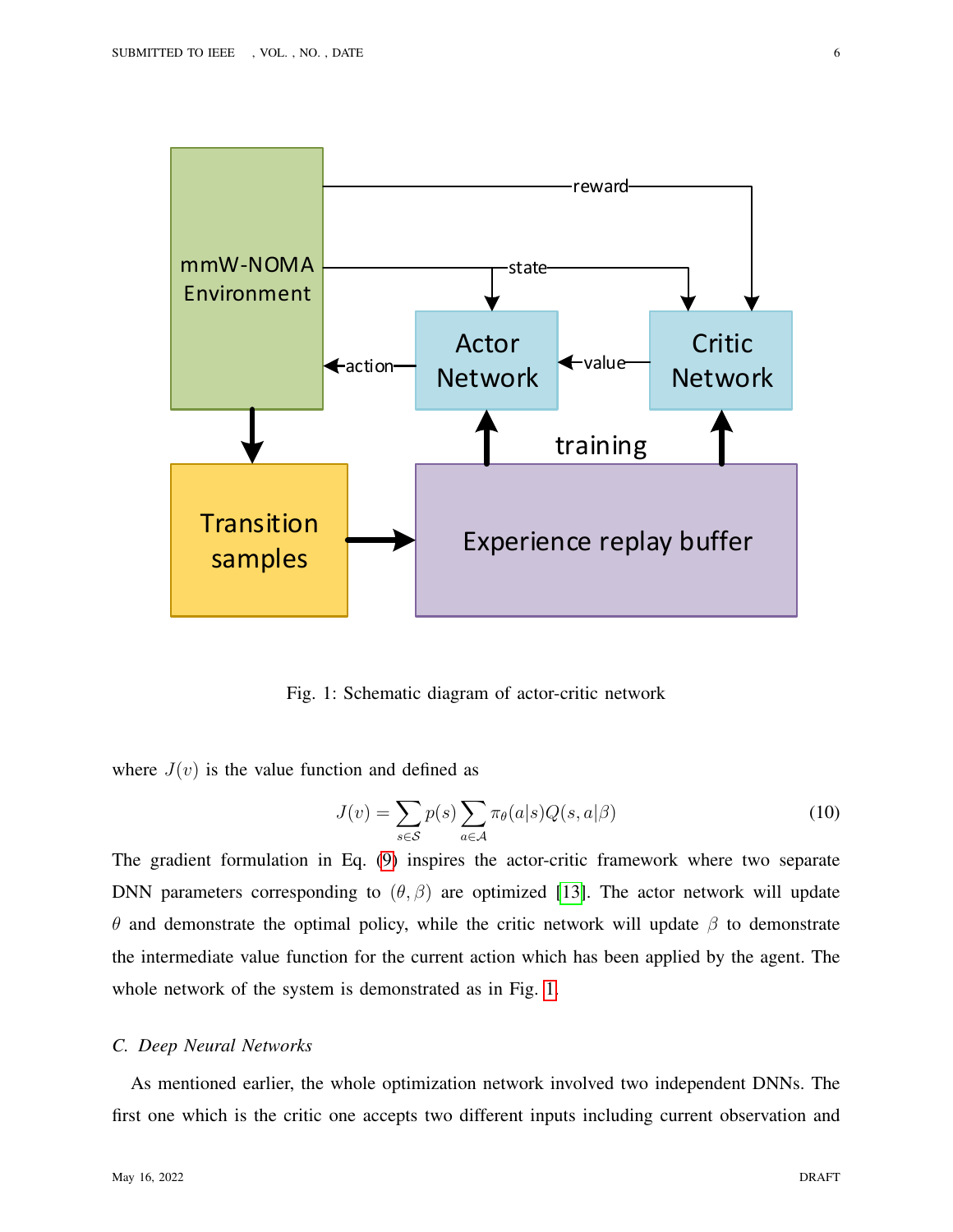current action. These inputs are merged via a concatenation layer and then go across three dense layers followed by ReLU as the activation layer. Finally, a dense layer will estimate the Q-value of the network.

Secondly, the actor network welcomes the current action and after applying four dense layers with ReLU as the activation layer, will determine the next action of the agent.

# IV. NUMERICAL RESULTS

In this section, the simulation results are shown. Further, the results are compared with the TDMA approach which is denoted as 'TDMA' in the figures. Moreover, the NLOS system in [\[6\]](#page-10-1) is considered as another benchmark for comparison which is called 'NLOS-NOMA' in the figures. The simulation results are averaged on 1000 independent runs. In the DDPG part, the forgetting factor, actor learning rate, and critic learning rate are 0.99, 0.0001, and 0.0005, respectively. Further, the number of episodes is 1000 in training while the number of runs over each episode is 250. The average score is defined based on the last 250 score. Additionally, the number of users is two, while the number of transmitter and receiver antennas is 16. The signal-to-noise ratio (SNR) is defined as the ratio of total power to the noise power  $(P/\sigma^2)$ .

The score of the training part is represented in Fig. [2.](#page-7-0) As depicted, 5000 episodes are used for training. Each episode is consist of 250 trials and the score is moving average of the last 250 consecutive results. Moreover, the SNR is 30 dB, and  $r_1 = r_2 = 1$  (bps/Hz). As represented, the achievable sum-rate is increased from 7 to more than 12 and stabled around it. This simulation represented that the algorithm is converged.

In Fig. [3,](#page-8-0) the achievable sum-rate is compared for different algorithms in various SNRs. Here, the minimum guaranteed rate for each user is equal to 1 (bps/Hz). As stated before, TDMA and NLOS-NOMA are utilized as the benchmarks of comparison. As can be seen, the sum-rate of the proposed DRL-based approach outperforms the other approaches. The superiority of the proposed approach to TDMA is obviously due to the simultaneous resource allocation in NOMA rather than TDMA. Further, the proposed DRL-based approach is superior to the NLOS-NOMA which could be two-fold. On one hand, the proposed approach tries to simultaneously optimize the power allocation and beamformer design, while in NLOS-NOMA the problem is broken into two individual parts. On the other hand, the proposed approach is not limited to the channel condition, while in NLOS-NOMA, the power of the LOS tap is very effective in the performance of the algorithm.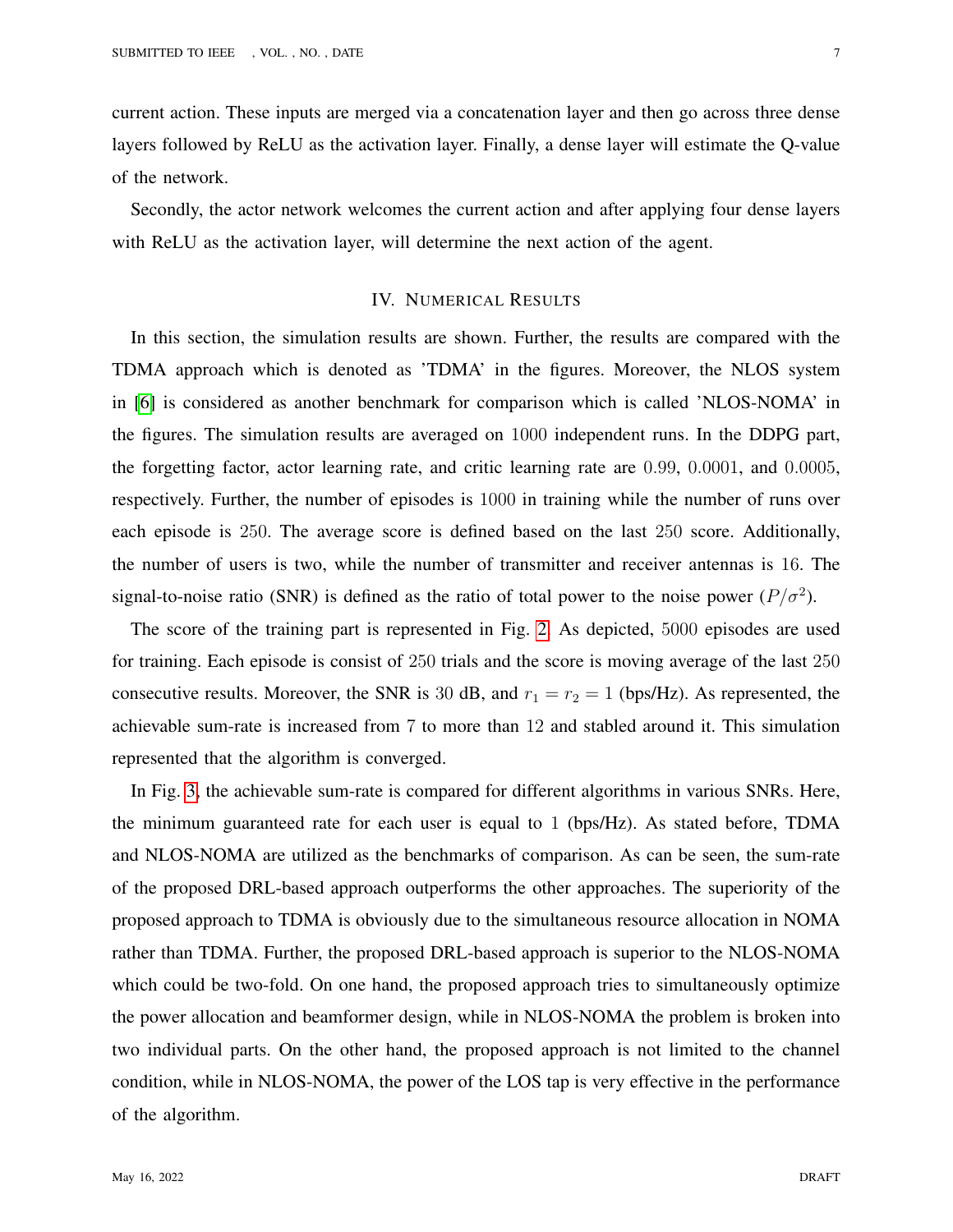<span id="page-7-0"></span>

Fig. 2: The average score value during training in 5000 episodes

In Fig. [4,](#page-9-4) the impact of the minimum guaranteed rate for each user is considered on the achievable sum-rate with the predefined  $SNR = 30$  dB. Here, the proposed DRL-based approach is superior to the other benchmarks, too. With some more accurate consideration, it is obvious that the gap between the proposed DRL-based approach and the NLOS-NOMA approach is decreased with the increase of the minimum guaranteed rate. This is caused by the score definition. In Eq. [\(8\)](#page-4-1), we have defined  $\alpha = 0$  or  $\alpha = 1$ . In essence, we have defined a step that cut the score calculation very sharply if the conditions are not satisfied. This would increase the number of zero scores in higher minimum guaranteed rates. Consequently, the optimization problem is encountered with some discrete points which is not favorable. Hence, in our future works, we will consider a soft limiter in the score calculation and represent its performance.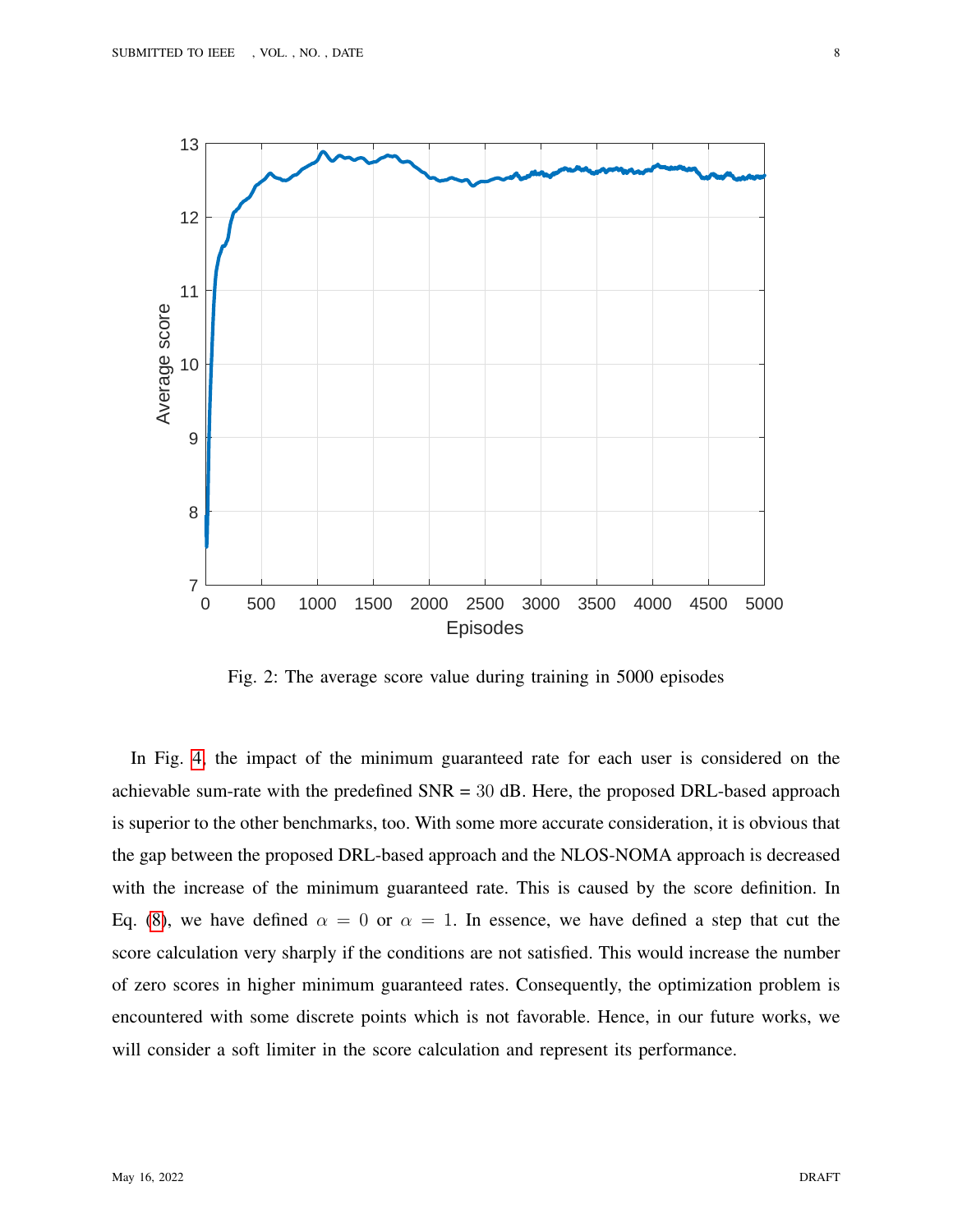<span id="page-8-0"></span>

Fig. 3: The achievable sum-rate comparison regarding the SNR of signal

# V. CONCLUDING REMARKS

In this paper, we have considered the joint power allocation and beamformer design in the mmW-NOMA downlink system. In order to optimize the problem, we have exploited a wellknown data-science-borrowed DRL approach with the actor-critic framework. The most crucial advantage of the proposed approach rather than previous ones is the joint optimization while in other previous works the joint problem is broken into two individual ones due to non-convexity. We have defined action space, states, and immediate reward of the system based on the sum-rate of two users, as well. Ultimately, we have compared our proposed DRL-based approach with TDMA and NLOS-NOMA based approaches as the state-of-the-art algorithms. As represented in the figures, the proposed approach outperforms other algorithms perfectly, due to simultaneous optimization and limitless behavior encountering various channels.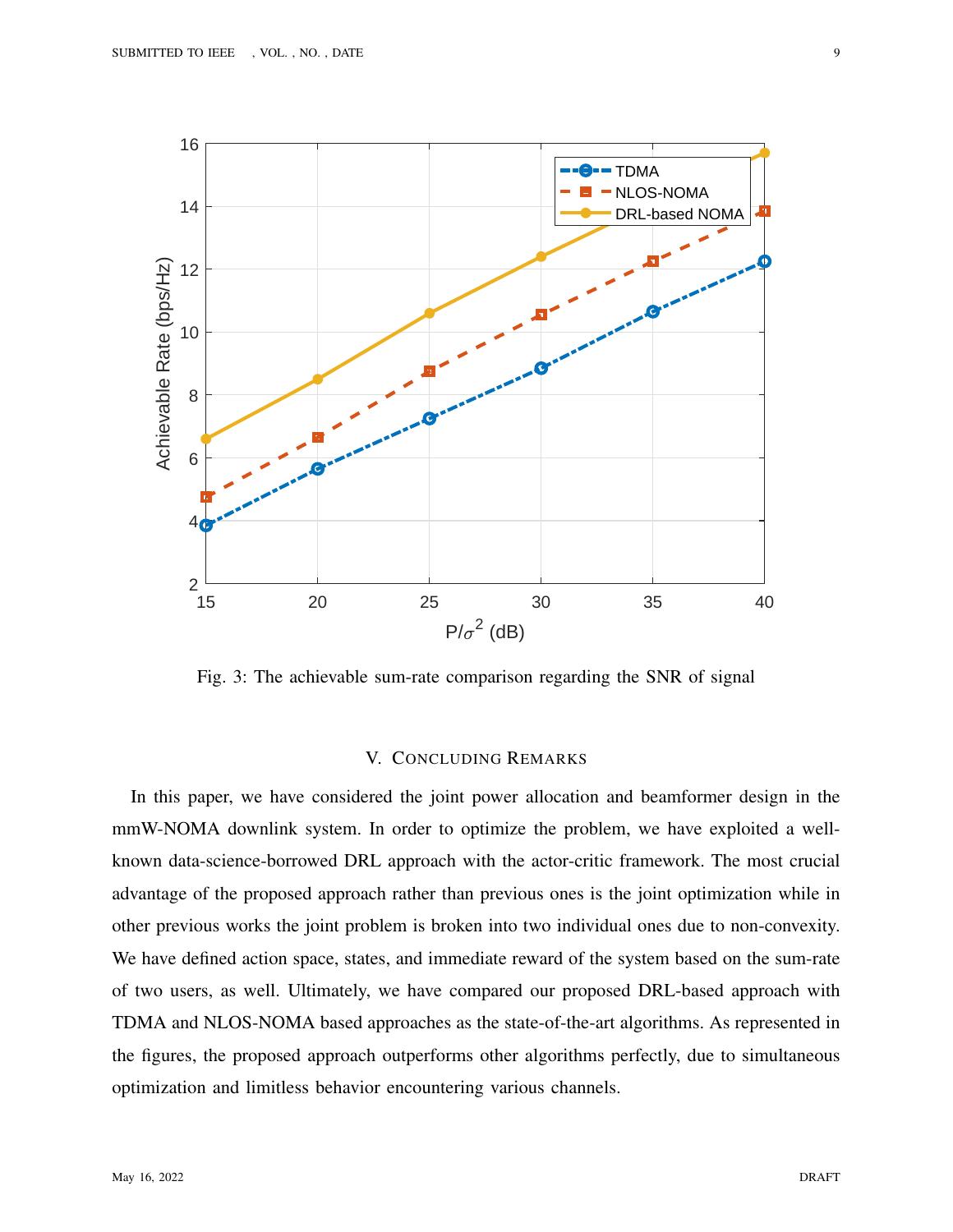<span id="page-9-4"></span>

Fig. 4: The achievable sum-rate comparison regarding the guaranteed minimum rate

## ACKNOWLEDGEMENT

The authors would like to thank from Iran National Science Foundation (INSF) which supported this work financially under grant number 99011213.

## **REFERENCES**

- <span id="page-9-0"></span>[1] X. Chen, Z. Zhang, C. Zhong, and D. W. K. Ng, "Exploiting multiple-antenna techniques for non-orthogonal multiple access," *IEEE Journal on Selected Areas in Communications*, vol. 35, no. 10, pp. 2207–2220, October 2017.
- <span id="page-9-1"></span>[2] B. Wang, L. Dai, Z. Wang, N. Ge, and S. Zhou, "Spectrum and energy efficient beamspace MIMO-NOMA for millimeterwave communications using lens antenna array," *IEEE Journal on Selected Areas in Communications*, vol. 35, no. 10, pp. 2370–2382, Oct. 2017.
- <span id="page-9-2"></span>[3] Z. Ding, P. Fan, and H. V. Poor, "Random beamforming in millimeterwave NOMA networks," *IEEE Access*, vol. 5, pp. 7667–7681, Feb. 2017.
- <span id="page-9-3"></span>[4] F. Fang, H. Zhang, J. Cheng, and V. C. M. Leung, "Energy-efficient resource allocation for downlink non-orthogonal multiple access network," *IEEE Transactions on Communications*, vol. 64, no. 9, pp. 3722–3732, Sept. 2016.